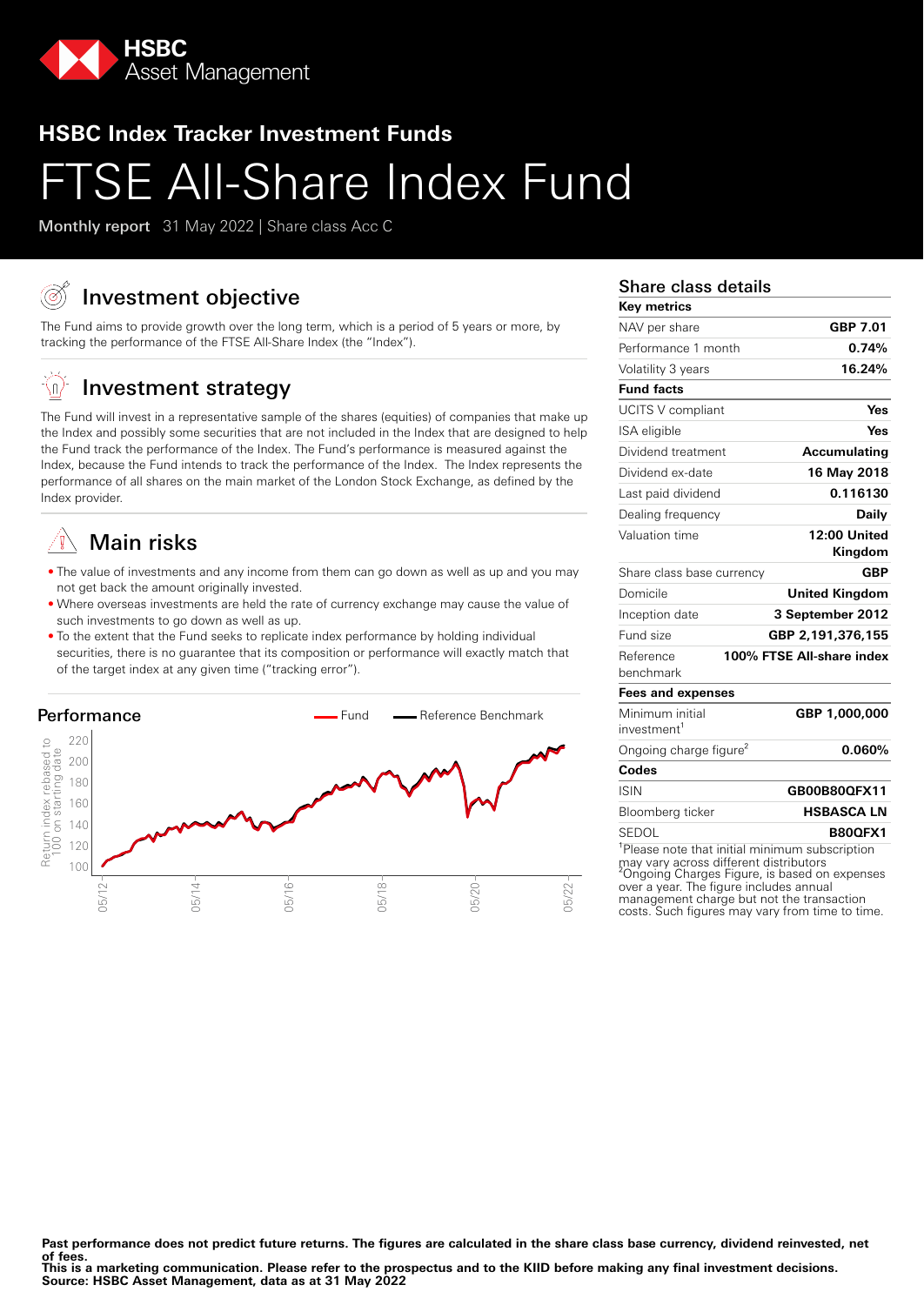#### HSBC Index Tracker Investment Funds FTSE All-Share Index Fund

Monthly report 31 May 2022 | Share class Acc C

| Performance (%)     | YTD   |       | month 3 months 6 months |       | vear    | 3 vears ann | 5 vears ann | 10 years ann |
|---------------------|-------|-------|-------------------------|-------|---------|-------------|-------------|--------------|
| Acc C               | 1.93  | 0.74  | 3.61                    | 6.74  | 8.20    | 5.95        | 4.02        | 7.97         |
| Reference Benchmark | .50   | 0.69  | 2.31                    | 6.24  | 8.27    | 5.80        | 4.09        | 8.05         |
| Tracking difference | 0.43  | 0.04  | .30                     | 0.50  | $-0.07$ | 0.15        | $-0.07$     | $-0.08$      |
| Tracking error      | $-\!$ | $- -$ | $- -$                   | $-\!$ | 2.12    | 3.28        | 2.83        | $-\!$        |

| <b>Rolling performance</b><br>$\frac{10}{6}$ |      |       | 31/05/21- 31/05/20- 31/05/19- 31/05/18- 31/05/17- 31/05/16- 31/05/15- 31/05/14- 31/05/13- 31/05/12-<br>31/05/22 31/05/21 31/05/20 31/05/19 31/05/18 31/05/17 31/05/16 31/05/15 31/05/14 31/05/13 |        |      |       |       |      |      |       |
|----------------------------------------------|------|-------|--------------------------------------------------------------------------------------------------------------------------------------------------------------------------------------------------|--------|------|-------|-------|------|------|-------|
| Acc C                                        | 8.20 | 21.90 | -9.83                                                                                                                                                                                            | -4.26  | 6.93 | 24.44 | -6.89 | 8.15 | 8.68 | 29.87 |
| Reference Benchmark                          | 8.27 | 23.13 | -11 16                                                                                                                                                                                           | $-317$ | 6.53 | 24.52 | -6.31 | 7 47 | 8.86 | 30.11 |

| <b>Equity characteristics</b> |        | Reference<br><b>Benchmark</b> | <b>Benchmark information</b> |                           |  |  |
|-------------------------------|--------|-------------------------------|------------------------------|---------------------------|--|--|
|                               | Fund   |                               | Index name                   | 100% FTSE All-share index |  |  |
| No. of holdings ex cash       | 516    | 600                           |                              |                           |  |  |
|                               |        |                               | Index currency               | GBP                       |  |  |
| Average market cap (GBP Mil)  | 57.789 | 57.747                        |                              |                           |  |  |
|                               |        |                               |                              |                           |  |  |
| Price/earning ratio           | 10.72  | 10.71                         |                              |                           |  |  |

#### **Sector allocation (%)**

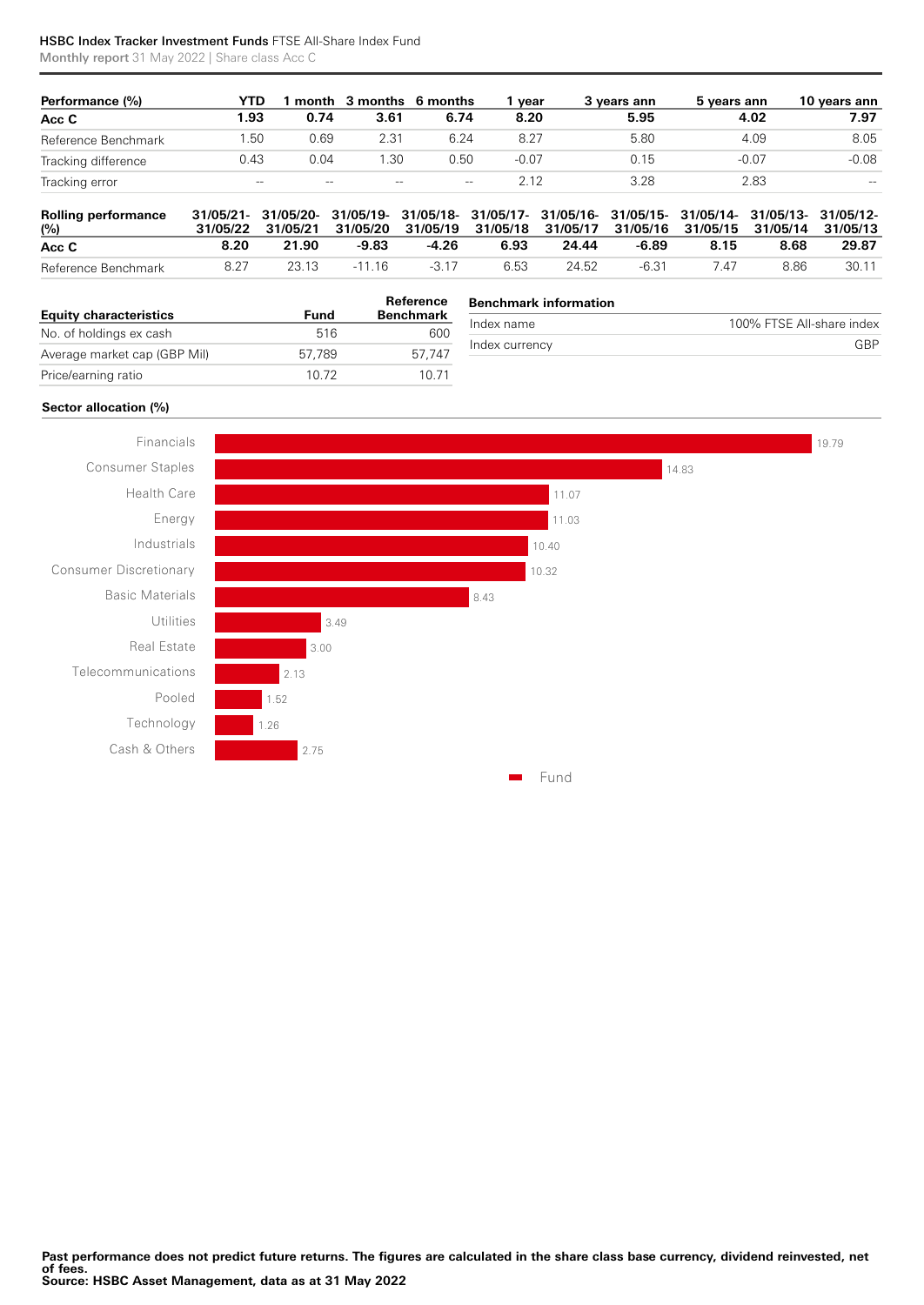#### HSBC Index Tracker Investment Funds FTSE All-Share Index Fund Monthly report 31 May 2022 | Share class Acc C

**Top 10 holdings Sector Weight (%)** Shell Plc Energy 7.29 AstraZeneca PLC 6.51 HSBC Holdings PLC **Financials Financials 1.37** Unilever PLC 3.92 GSK PLC **Solution Care and Solution Care** 3.44 Health Care 3.44 Health Care 3.44 Second 3.44 Second 3.44 Second 3.44 Diageo PLC Consumer Staples 3.39 BP PLC Energy 3.36 British American Tobacco PLC **Consumer Staples** Consumer Staples 3.21 Glencore Plc Basic Materials 2.75 Rio Tinto Plc **Basic Materials 2.51** Basic Materials 2.51 Basic Materials 2.51 Basic Materials 2.51 Basic Materials